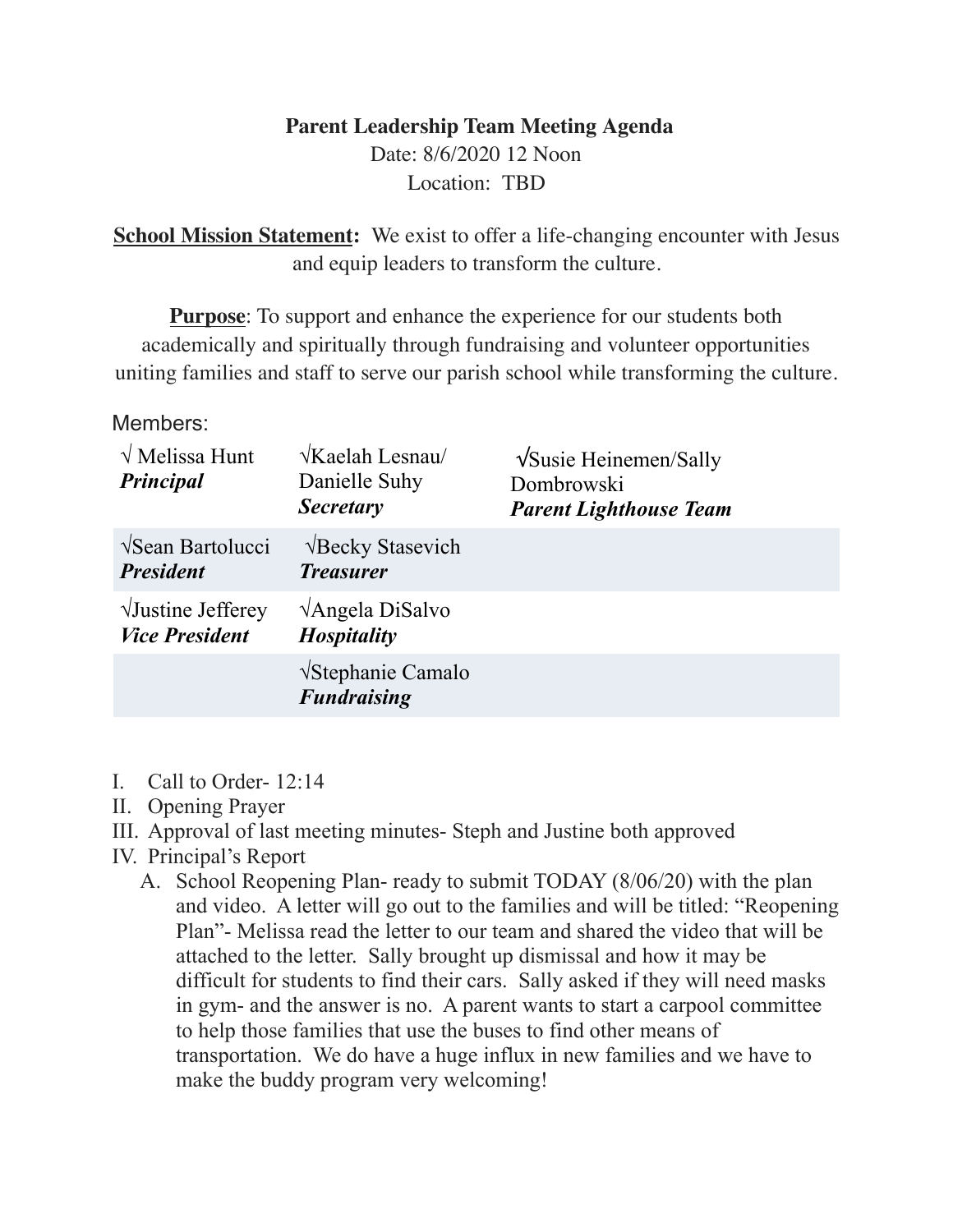## B. Update on Hiring

 We have been conducting thorough interviews and unfortunately the top candidates declined. We are currently recruiting for the math and science position and are asking staff members to think of people that they may know to bring us the right person. Melissa is confident that we will have the right people. Sean brought up sharing resources with schools that might not be going back full time- and Melissa is in talks with some high schools. The preK-3 teacher has been hired and will be announced tomorrow. Jolene will be going on maternity in October and has been working with Tom with her replacement.

#### V. Treasure's Report

1. Recondition of 2019-20 financials- best guess for cash balance is under \$40k. We will approve the budget at the next meeting on 8/20. Sally asked for the Leader In Me expenses and Becky provided. Becky shared the check request form for us to use- and reminded us that we are a tax exempt school and should not be paying sales tax. Becky asked Melissa to double check the staff who receive the \$300

## reimbursement.

## VI. Outstanding Business

- A. Fall Bash Update
	- 1. Committee Meeting date- we will be meeting on Monday via zoom to get everything laid out and then run with the volunteers that are needed. The biggest help we need is getting auction items.
	- 2. October 2nd is the date! We need to submit for a new raffle license to pull 50/50, tuition pull, and class raffle. Walgreens is coming on as a sponsor. The poker part is locked in. Steph is working to get the tent, table, heaters, etc. We are doing finger foods with Andiamo and will have servers as to avoid Buffett style. Vodka has been donated and she is in contact with a lot of other distributors to get donations. Steph has all of the decorations (green dice, glass bowls, cards) Steph is getting an ask out to Meijer for all of the mixers, cups, ect. Melissa had a meeting last night and has now partnered with Picnic Basket and is willing to donating. There was a suggestions to do the wine bottle raffle and recommended doing acquisition party where to "gain entry" you have to bring something for the silent auction (wine bottles, gift cards, etc). For Teacher Features- instead of highest bidder, we could do pay \$100 per ticket to have a spot at the teacher feature (for example- 20 kiddos can pay \$100 to go to get ice cream with their teacher). There are a few auctions items secured- beer basket, car for the weekend, Sun and Snow.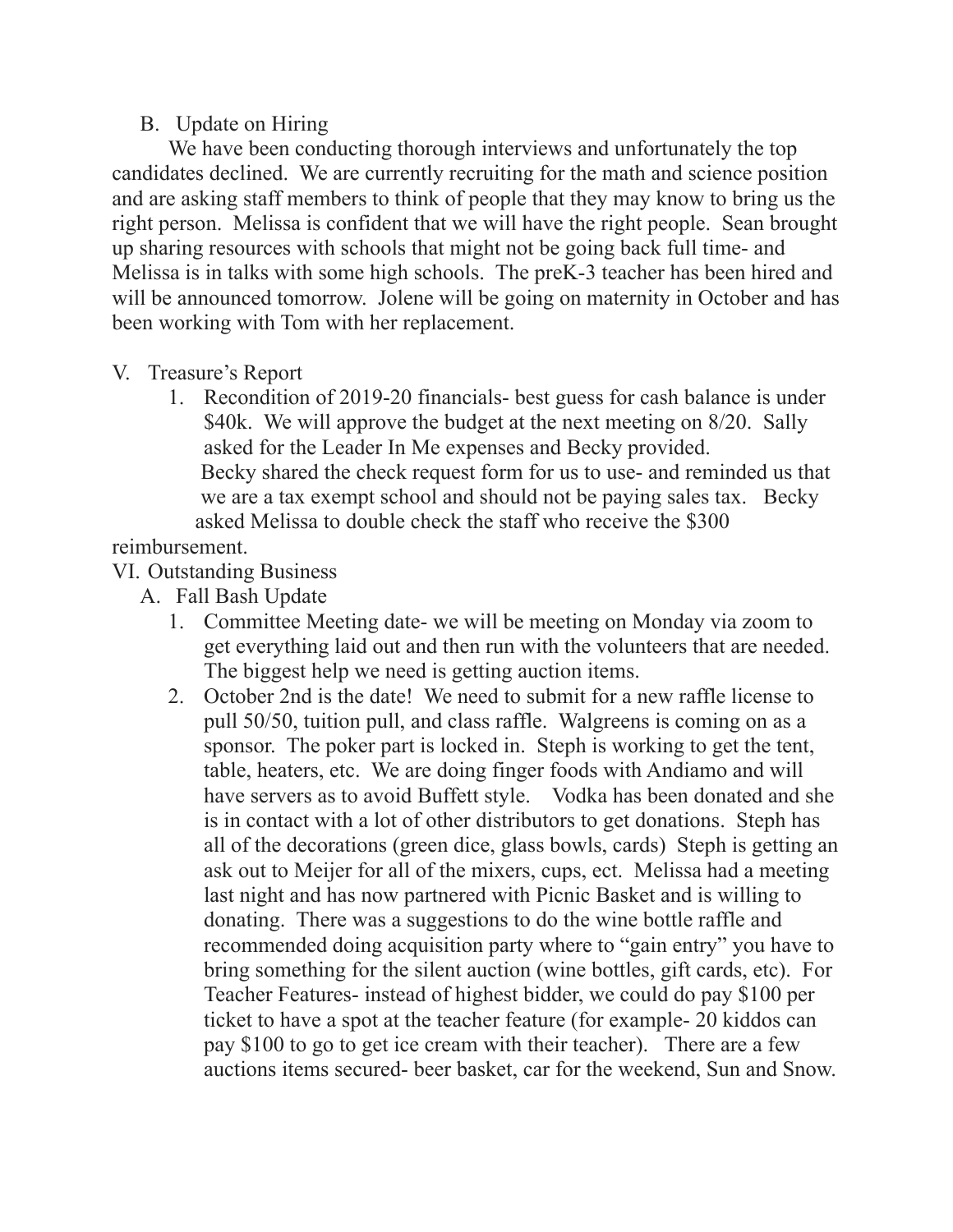- B. PLT Introductions- Sean will send an email out to everyone asking for a short summary of who we are, why we are on the committee with a family picture. If everyone can do it by next Friday, that would be great!
- C. Student and Staff shirts- will be sold at Meet the Teacher for \$10- staff shirts will be given to them on the 18th.
- D. Communication of MAP to STAR testing- as Melissa prepares that info, she will share it and we will provide feedback.
- E. Next 30 day look ahead
	- Kaelah discussed New Family picnic on 8/24

-Staff breakfast on the 18th.

 -There will be reserved rows for staff member at the 6pm parking lot mass on the 19th. Melissa wants us to somehow welcome the staff with chalk on the spaces in the parking lot.

 -Justine will do the fruit for the breakfast on the 18th, -Susie will get juice for the breakfast, Kaelah will order quiche and donuts

 -We will order boxed lunches on the 21st for the staff- Melissa will contact the Picnic Basket

Habit Hop/Fall Fest Date: should we move it to the winter due to everything with the FallBash? We are thinking January/February at the end of Catholic School's Week.

 $\sim$  -  $\sim$ VII.New Business

A. Gaiter OLGC Face Masks- it will all be in the Spirit shop and hopes to sell at Meet the Teacher with spirit shirts

Meeting times were discussed for the remainder of the year: Thursdays from 1:30-3:00. Plan for two each month and maybe use 1.

# *UPCOMING IMPORTANT DATES:*

8/18/20- Teacher Breakfast, set up at 8am outside the JP2 Room

- 8/19/20- Welcome Back Chalking- church parking lot before 6 pm mass (maybe do 8/18, depending on weather)
- 8/19/20- Popsicles in the Park, 4pm-6pm, Township Park
- 8/24/20- Meet the Teacher 9-11- need volunteers to sell spirit shirts
- 8/24/20- New Family Picnic- 11:30-12:30 on school grounds

UPCOMING PLT MEETINGS 8/20/20 @ 10am *Location TBD*